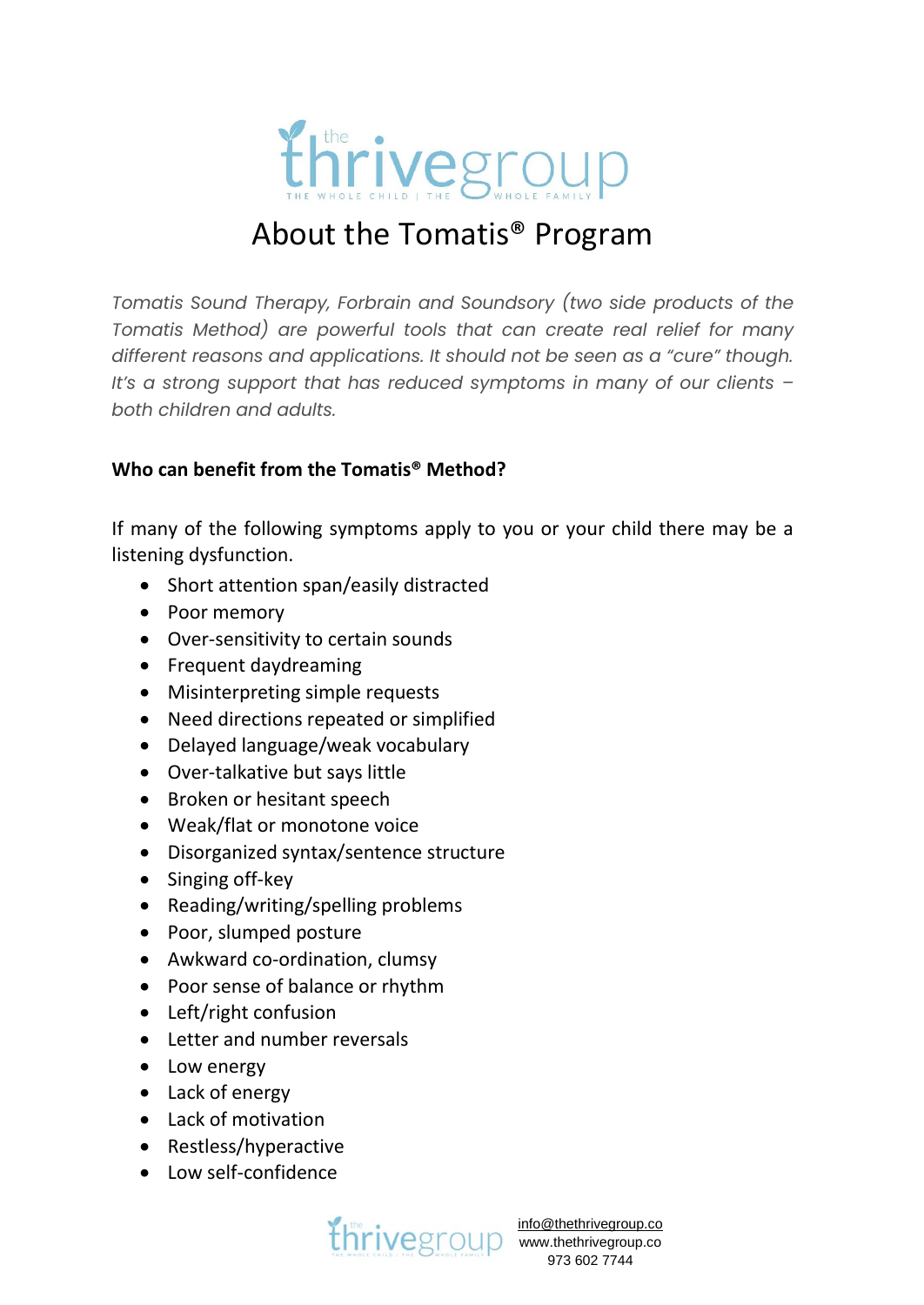- Low frustration tolerance
- Immaturity
- Depressed disposition
- Indecisiveness
- Emotional inflexibility

The Tomatis® Method has helped thousands of children and adults around the world who suffer with: Speech delay Learning difficulties, dyslexia, auditory processing Distractibility, need for repetition Attention, concentration difficulties Balance and motor dysfunction Hyperactivity (ADHD) Communication difficulty Weak vocabulary Poor memory Confidence Stress, Fatigue, Depression Voice and singing difficulties (lack of pitch or rhythm)

# **The ear does a lot more than just hear.**

The Tomatis® Method of auditory training was developed by an Ear Nose and Throat doctor from Paris, Dr Alfred Tomatis, almost 40 years ago. The method has evolved with our technological times and is backed by over 80 scientific research projects from around the world.

# **The ear assumes three principal functions:**

**The energising function:** The human ear can be compared to a

dynamo which provides the brain with energy and thus requires stimulation.

**The vestibular function:** The ear plays a key role in posture and balance control and influences a large part of the muscular system of the body.

**The listening function:** The perception of sounds.

If the performance of one or more of the above functions is not optimal, we observe closely interlinked dysfunctions. By retraining the ear, the Tomatis®

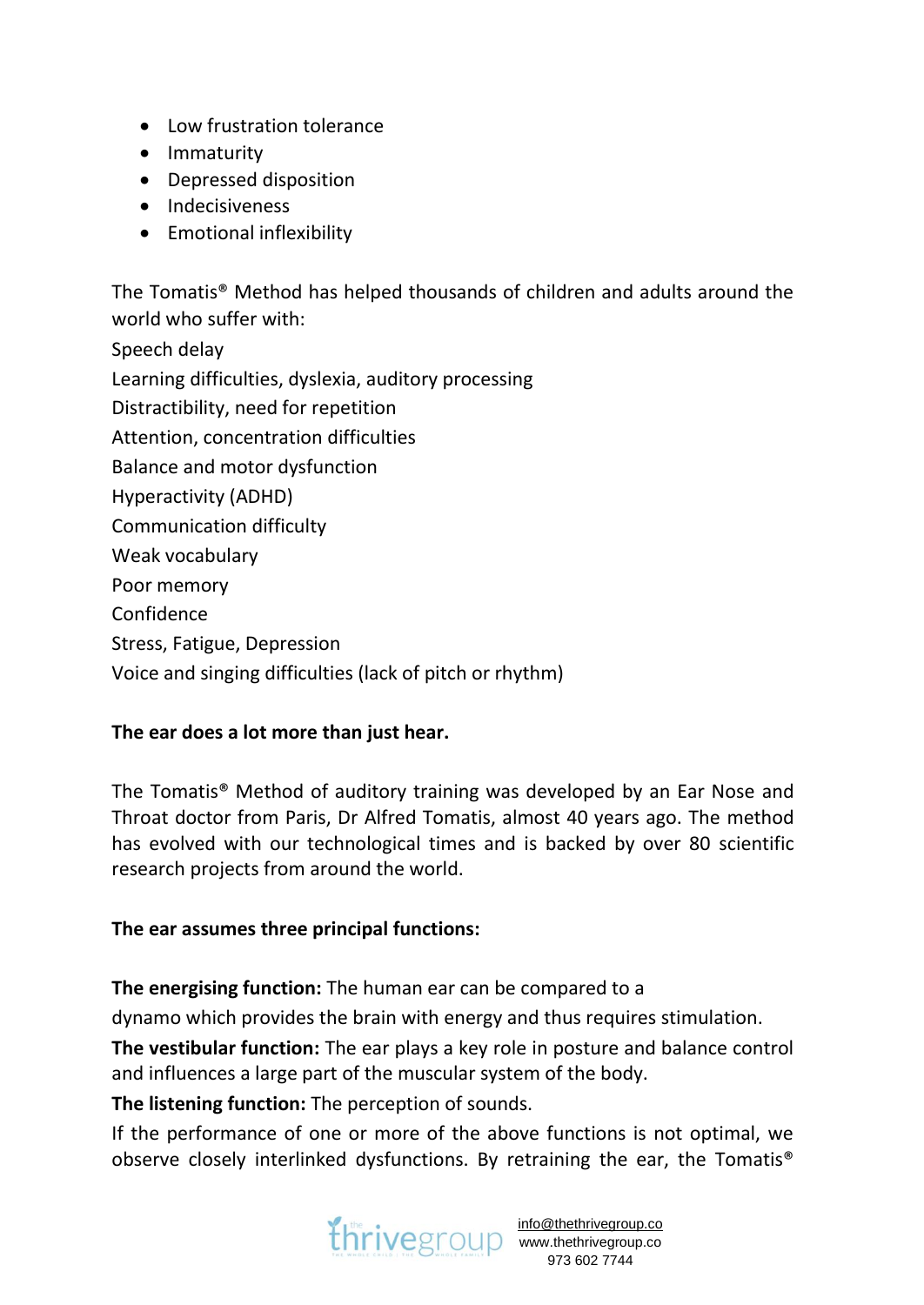Method re-creates new connections to the brain so it can use its full potential.

# **What is it?**

Tomatis® is essentially a stimulation program that targets the central nervous system, particularly the sensory system. Through the process of neuroplasticity, it will educate and re-educate the auditory pathways to accept sounds in a harmonious way and build efficient listening skills. The listener emerges much calmer and the results of this have a domino effect on many areas of their daily life. This work is delivered in a subconscious and completely natural way.

# **Emotions**

Sound plays a vital role on our emotions. If our listening functions are distorted, we, as humans are usually negatively impacted, emotionally. The Tomatis® method retrains the way in which the ear delivers incoming acoustic messages. This in turn allows the brain time to analyse and process in a calm manner, leading to less reactivity and less rigid behaviours.

# **Training attention**

During the Tomatis ® listening sessions, music is transmitted with sudden changes of tonal contrasts triggered by timbre and intensity. These contrasts are totally unpredictable.

The TalksUp ® device splits the sound into two independent channels, C1 and C2, which are processed individually. The sound characteristics of these two channels can be very different. Each channel can be programmed to provide a different composition of frequencies, that is to say a different timbre of the original sound. This switching back and forth between these two channels is called "Gating  $\mathbb{R}^n$ . While using TalksUp  $\mathbb{R}$ , you sense the same melody at different levels of tones and intensity.

Good attention skills allow us to "tune out" information, sensations and perceptions that are not relevant. It is proven that the brain is more attentive when challenged by unpredictable change. By constantly surprising the brain, the program will trigger attention; the goal is to develop automatic mechanisms to detect changes. This in turn facilitates reinforced selective attention. The music also works to eradicate any distortions the person may have in their auditory

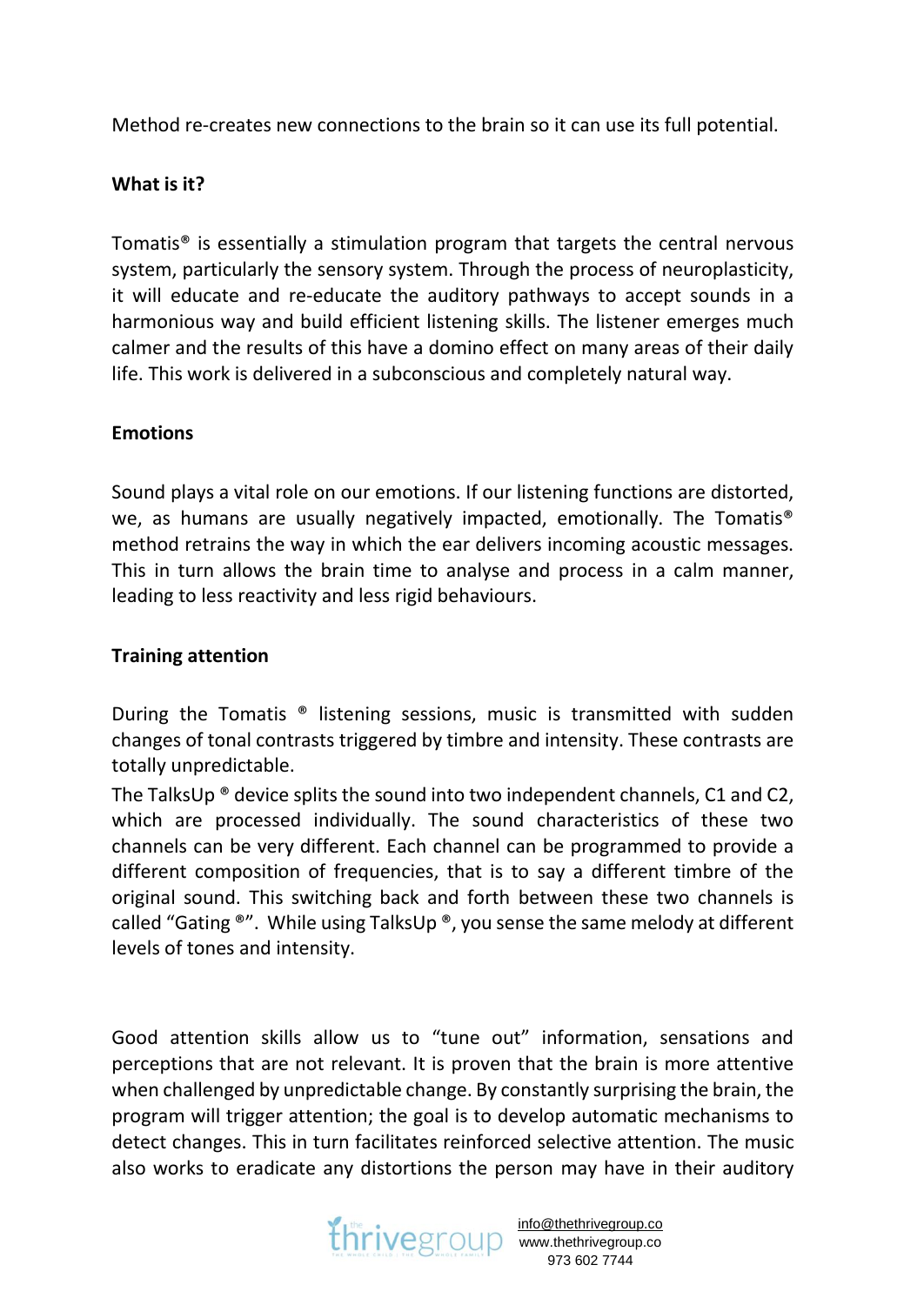function therefore removing barriers for further growth.

## **Listening**

During his lifelong research, Dr Alfred Tomatis substantiated that the faculty of listening is closely related to the capacity for learning and the ability to communicate.

Listening serves auditory comprehension, as viewing serves visual comprehension. Listening is defined as using the ear consciously for communication.

## **Voice and language**

#### **The Voice**

The ability to communicate using one's voice depends on accurate perception and analysis of sound. Good verbalization requires good *self-listening*: listening to one's own voice to assess its quality, intensity, and accuracy.

The sound of our voice is mainly transmitted to the ear by the vibration of the bones of our skull, a process called *bone conduction*. Alternatively, when sound waves in the air enter our ears, this is called *air conduction*. The sound is then analyzed by the brain, which directs a response with the voice. There are constant exchanges of information happening between the ears, the brain, and the voice. This *auditory feedback loop* is sometimes disrupted—usually because of cognitive or emotional reasons—leading to a breakdown in listening, and eventually in verbalizations as well. This breakdown can impact the rhythm, tone, or intensity of our vocal productions.

A compromised auditory feedback loop can result in a person's reluctance to communicate, difficulty speaking, lack of fluency in speech, lack of accuracy and precision of verbalizations, loss of control of intensity (volume), and other challenges.

By actively exercising the auditory feedback loop with both air and

bone conduction, the Tomatis® Method restores the link that connects the ear, brain, and voice, thereby restoring our ability to speak in an effective and efficient way.

## **Language**

By improving the relationship between the ear, brain, and voice, the Tomatis® Method also helps individuals with language skills. An important



www.thethrivegroup.co 973 602 7744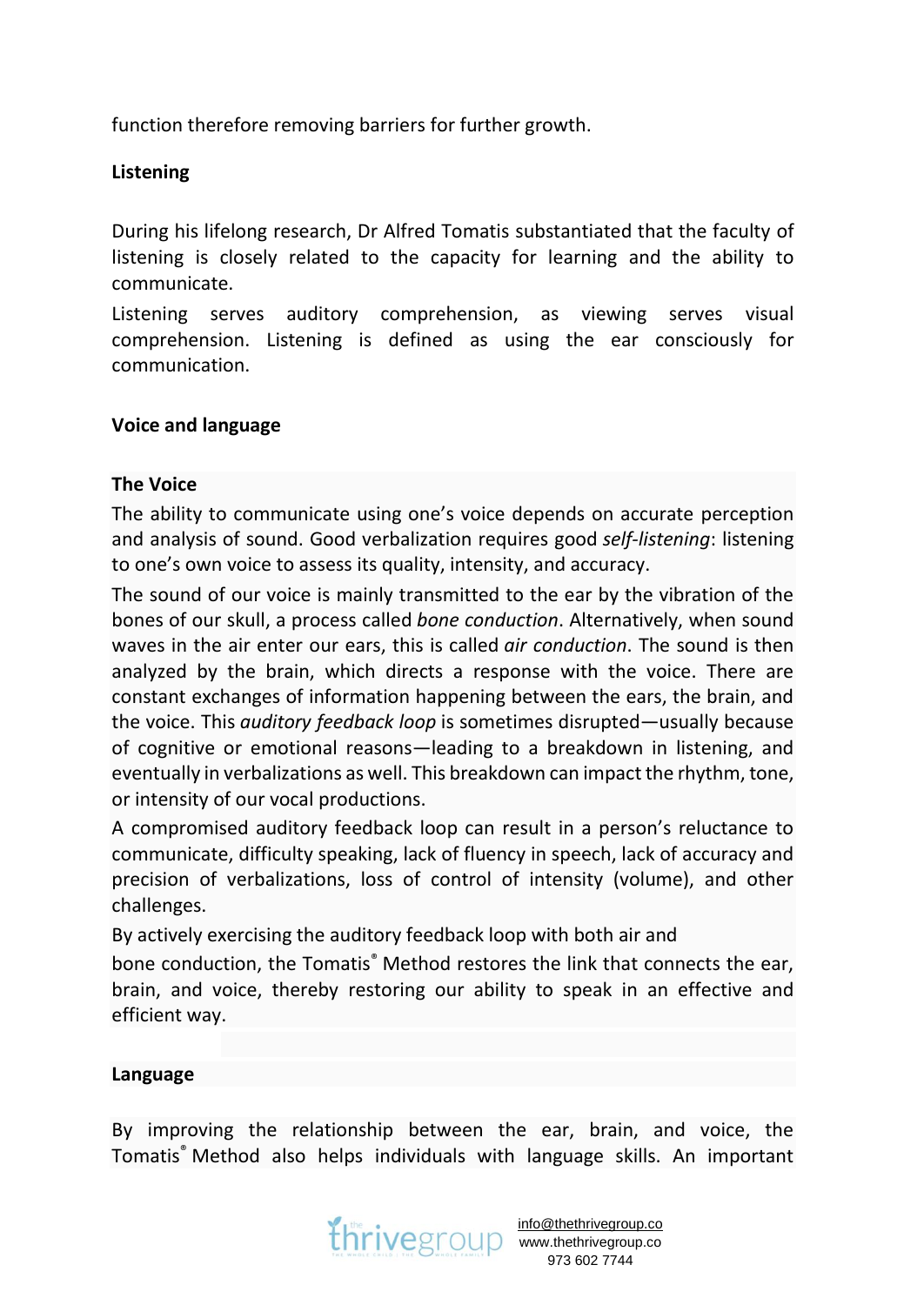foundation for language learning is *phonological awareness*. Phonological awareness is our ability to recognize and manipulate the sounds used in language. The sounds of language include a complex system of pronunciation, rate, rhythm, and tone. For some, mastering such aspects of language is challenging and sometimes occurs at a slower rate than their peers.

Instruction of phonological awareness is essential to language learning and there's a way to make this process more efficient. By training the brain through air and bone conduction, the Tomatis<sup>®</sup> Method promotes enhanced perception of the fundamental sounds of language, which solidifies the foundation for further language learning.

# **Motor Skills and Coordination**

The ear is not only the most powerful sensory organ of the human body, it's also a driving member. The inner ear contains a structure called the *vestibule*: a sensory organ for balance. The vestibule senses the slightest movement of the body and passes this information to the brain. It's heavily involved in regulating motor skills (movement), laterality (right- or left-side dominance), muscle tone, and verticality (our upright posture).

Work on the vestibular system can lead to improved motor skills needed for tasks such as walking, running, jumping, or tapping our feet to a beat. Work on the vestibular system can also improve balance while minimizing balance-related issues such as dizziness and nausea.

By transmitting deep rhythmic sounds, the Tomatis® Method acts directly on the vestibule to improve motor skills, laterality, regulation of muscle tone, and verticality. In addition, the Tomatis® Method improves the coordination of right and left movements by acting naturally on the laterality of our hearing system.

## **Dynamism**

Stimulating the ear to ensure cortical energizing

Over 80% of sensory stimulation comes from your ear. Whether you're awake or asleep, your ear is constantly bombarding your brain with stimuli. From the fourth month of pregnancy, the fetus ear is the first fully functional organ.

The human ear called the Cochlea is responsible for "cortical energizing". The ear needs to be stimulated to energize the brain and the body. Sound is necessary for our personal fulfillment. The richer the music is in high frequency harmonics, the more efficient is its effect. Sounds that are rich in high frequency harmonics stimulate a vast neural network, called the "reticular formation", which controls the overall activity level of the brain.



www.thethrivegroup.co 973 602 7744